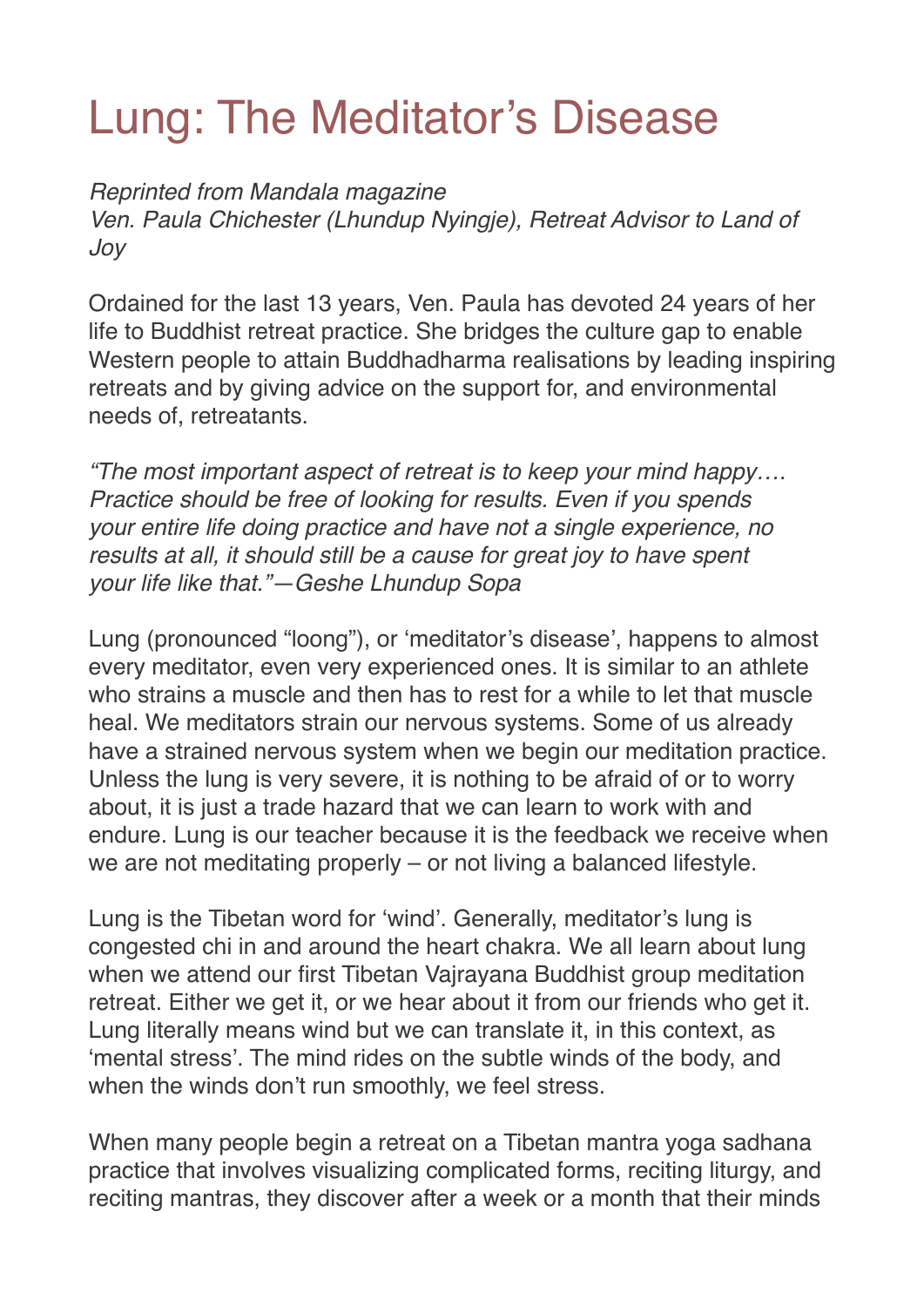actually become more agitated than they were before. They may experience pain in the chest or back pain, or headaches; they may cry easily and anger easily, too. They may feel anxious or have panic attacks or insomnia. Some people become depressed. Some people have delusional paranoia, hear things, or feel strange sensations in their bodies. Others have indigestion, constipation, or diarrhea. Lung is often experienced as a negative attitude toward the practice (your mind and body want to stop!) so you experience doubts about the practice, doubts about your lama. Lung can become bad if it is not remedied, and if the person continues the pattern that causes it, it's possible to become severely mentally disturbed. But that is rare. Mostly it's just a negative mind or a nagging obsession that won't go away. Sometimes lung manifests as an aversion to meditating. You just don't want to go back and sit on that cushion!

Anyone under mental pressure and strain experiences lung. Meeting deadlines at work, family stress, and studying for final exams all bring on lung. Everyone has their own style of lung. It's a good idea to learn your personal pattern so you can know when to relax in your retreat. When you start to feel negative or can't sleep one night or have indigestion, or when you uncontrollably growl at someone, then you know it is time to rest, to back off on the intensity of your practice. Often there are signs that indicate lung is on the verge of breaking out into major symptoms. For me, I almost always have an anxiety dream based on the theme of the night before a final exam at university when I haven't studied at all and I'm frantic. That tells me, "Time to slow down, Nyingje-la!" When I used to start designing fashions in my meditation sessions while reciting a mantra, I knew it was time for a good long break and a walk.

When some of our wonderful Tibetan masters first encountered people from modern industrialized societies, they were impressed with our level of education and intellectual acuity; thus, they assumed we would make great practitioners. They taught us advanced practices and soon watched us all get lung! I think this is rather like a figure skating master who discovers a group of ballet dancers and thinks they will make great figure skaters. The ballet dancers get out on the ice and try to dance, and they all end up with sprained ankles and broken bones. We have these greatly activated minds, but they developed without any awareness of the winds that carry those mind-bytes. Watching our breath and learning about our wind-mind before we add all the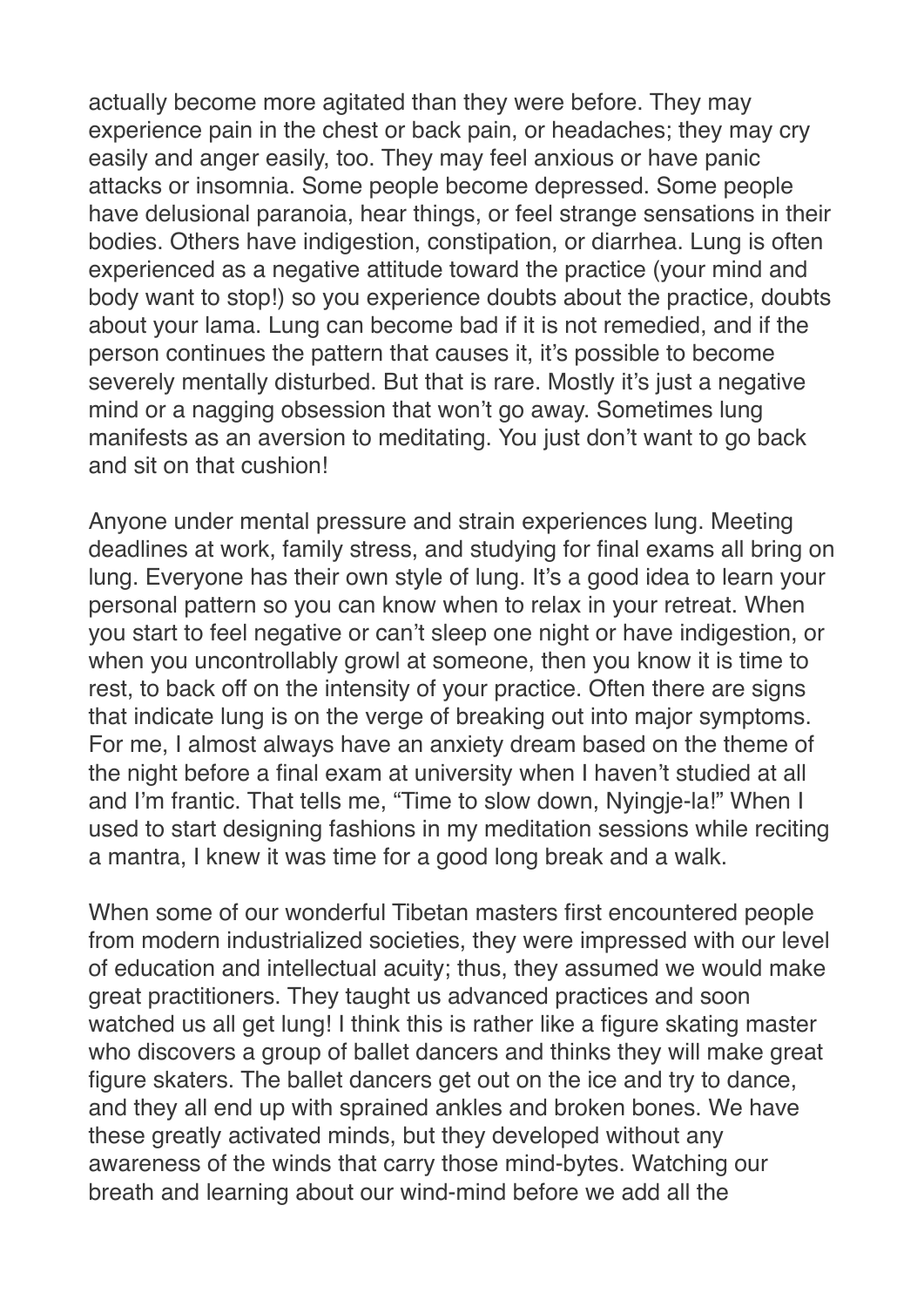visualizations and mantras is like skating round and round the rink for hours and hours before we even try to turn around on the skates.

Geshe Rabten thought all Westerners have tsog lung (chronic heart lung). After he spent a year leading a calm abiding retreat for Westerners, Gen Lamrimpa said to us that he thought Westerners could never learn to meditate: Our minds are too fast because we grew up with machines and computers. In other words, we all have chronic lowgrade anxiety or tsog lung. It is so ubiquitous that we think it is normal. There is an epidemic of depression and anxiety in modern industrialized society that is growing rapidly, even among children. Our lifestyle gives us lung. This same source of most of our health problems is also what causes us to have a difficult time in meditation retreats.

When we talk about lung, we must distinguish between acute lung and chronic lung. Acute lung comes from concentrating too hard on the mandala or reciting mantras too fast or working too hard in service at our jobs, or frustration in relationships. Chronic lung can be treated with herbs, diet, acupuncture, Tibetan medicine, and talking therapies. I would try these options before going to pharmaceuticals because in the long run these chemicals may only compound the imbalance.

However, when symptoms are especially intense, people may need immediate relief. You might decide to take pharmaceuticals for a short time, with the help of other supportive therapies, and then slowly wean yourself off them. I would recommend checking with a lama before taking any pharmaceutical chemicals. It is my impression that they are dispensed far too easily, and they may harm the body and mind in the long term. If a person is willing to change their eating habits, take herbs, or go to an acupuncturist and/or a skillful psychotherapist, pharmaceutical medicines are most likely not necessary.

## **How and why we get lung**

Kirti Tsenshab Rinpoche told us that faith and intention are the main activities of tantric practice. This is so important. We get lung because we don't know this essential ingredient. We get too serious and try very hard to see all the details of the mandala and to say thousands of mantras a day, thinking that more is better. This gives us lung.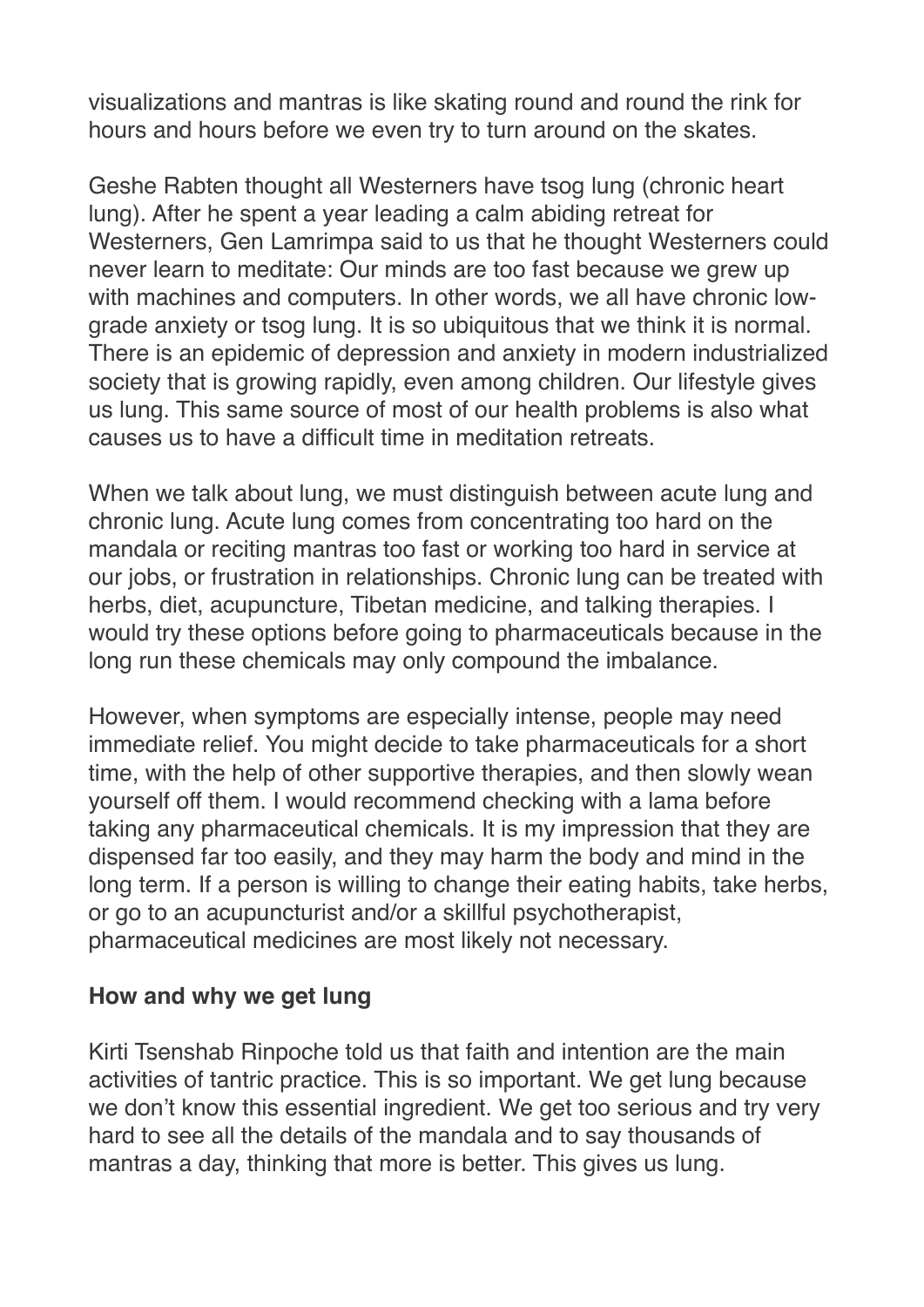In Tibetan medicine, lung (wind) imbalance is related to attachment; bile imbalance is related to anger/aversion; and phlegm imbalance is related to ignorance. At first, it may not be so clear how unskillful meditation that leads to lung is related to attachment. If you think of attachment as the mind that wants, that grasps, that clings, and then check up while you meditate, you can see how a subtle version of grasping and clinging can abide with you as you focus on your meditation object. It comes in the form of wanting more clarity than you have, or wanting to finish up, or not wanting to finish. If you are in a neutral state of mind, and then think of something you want to do, you can feel a slight tightening in your chest, a little excitement or anticipation. Most of us think this is happiness, but it is actually a state of grasping. This can also cause lung.

## **Those who do – and don't – get lung**

People who meditate for stress reduction purposes only and aren't interested in attaining enlightenment probably don't get lung. We get lung because we are trying to do something, trying to attain something, instead of relaxing and letting it happen naturally. Lung comes from forcing our mind beyond its capacity to stay relaxed while meditating. The key to good meditation is a relaxed mind. Forcing the mind to concentrate only harms our development in the long run. This is very hard to learn because we don't often know when we are forcing our mind – until we get lung! We are habituated to having a slightly grasping or excited mind when we do things, because this is often where we find the energy to do what we want to do; but this does not work for us when we want to meditate. We get lung from forcing our minds to stay on the meditation object when it is tired. We get lung from saying the mantra too fast and for too long. We get lung from forcing a visualization to be clear. We get lung from trying to keep the thoughts at bay instead of understanding that it's okay for thoughts to come and go. What we are looking for is to stabilize on the mind that lies below the thoughts. No accepting and no rejecting…the ocean, not the waves…remember?

Lung usually comes on very slowly, after days of forcing concentration or reciting mantras too fast without being aware of it. By the time you realize you have lung, it's very hard to dissipate without stopping the meditation altogether and resting the mind for a few days by engaging in fun and play. Lung just seems to be part of learning how to do Vajrayana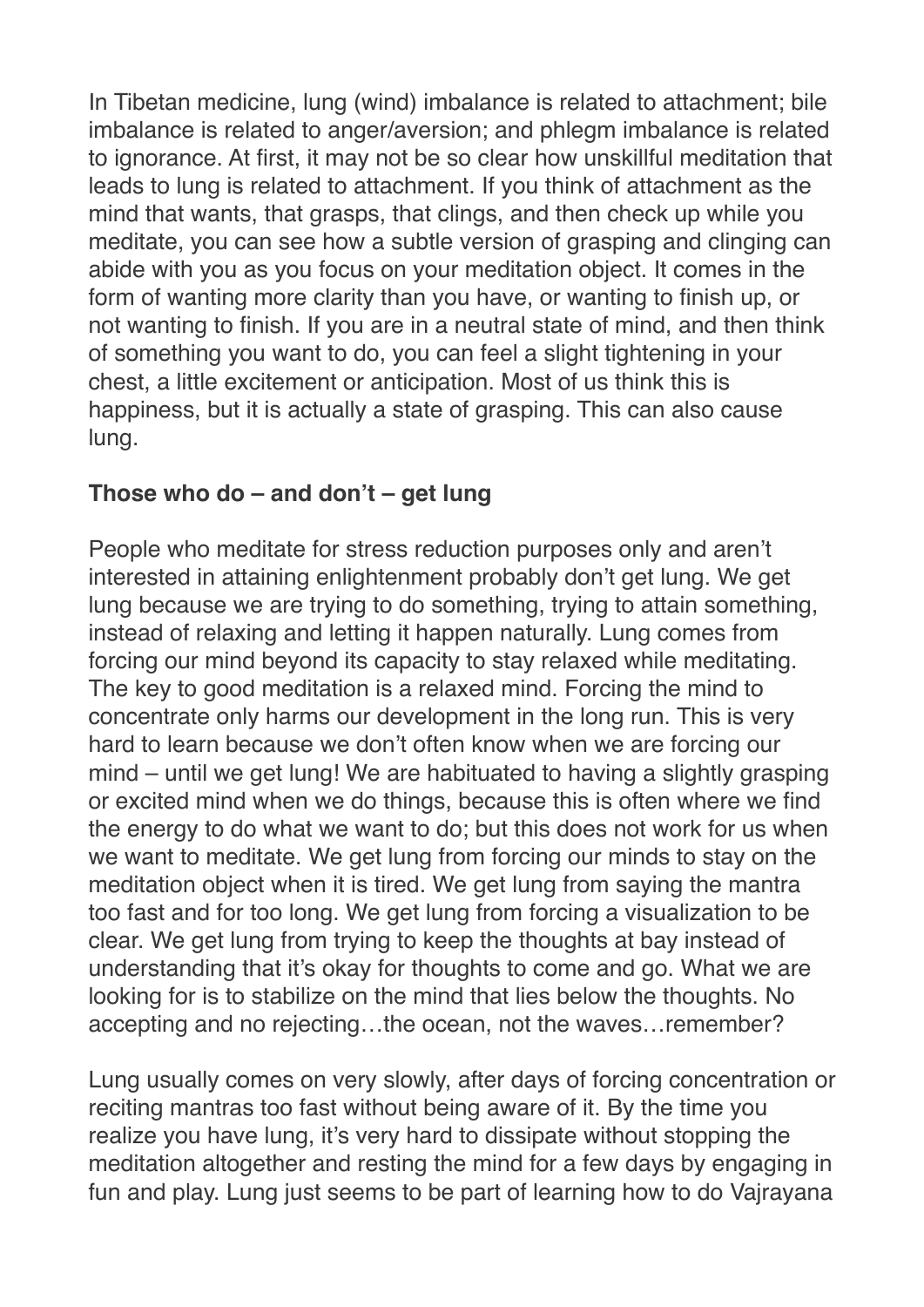practice. The more you practice, the sooner you identify the habits that lead to lung, and therefore it becomes less and less of a problem.

The more you meditate, the more you are able to perceive the texture of your mind, so you can see or hear the mistakes just as an artist or a musician would. It just takes time on the cushion. Like any other form of discipline, it only becomes easy with a lot of effort…right effort: gentle, loving, relaxed, no expectation, no pushing effort. We need to remember that one of the four powers of joyous effort in Shantideva's teachings on the six perfections is the power of rest. In modern industrialized society, resting is a sign of weakness. Rest is just as important as activity in manifesting any sort of production.

Tibetan masters describe the process of meditation as being similar to training a wild horse. If you tether it to a short rope and try to beat it into submission, you will have a very difficult time taming that horse. But if you give it a large corral to run in and approach the wild animal with kindness and love, you can ride that horse in a short while. Remember the movie, The Horse Whisperer? We have to learn to relax our minds and treat ourselves very gently. Ribur Rinpoche tells us over and over again, "…r..e..l..a..x…." This is the key to meditation without lung.

## **Lung prevention and management:**

1. Don't push yourself, your body or your mind – more is not better and might is not right. Whatever you do, do it for others!

**2.** Prostrate before sessions or do chi gong in the breaks. Twice a day is good, if you can.

**3.** Begin your session with a quiet time, calming your mind, tuning in to your energy. Breathe into your lower chakras and let the anxiety come out. Melt the tension with the experience of refuge. Soothe your inner child; listen kindly to its complaints.

**4.** End your session with five minutes of spacious meditation, just relaxing into the three circles of emptiness of dedication or relax at the dissolution time. Even though you want to get up, just sit and breathe into the mental tension until your mind is relaxed. Aim to end the session before you are tired. Also, you can visualize your hollow body filled with